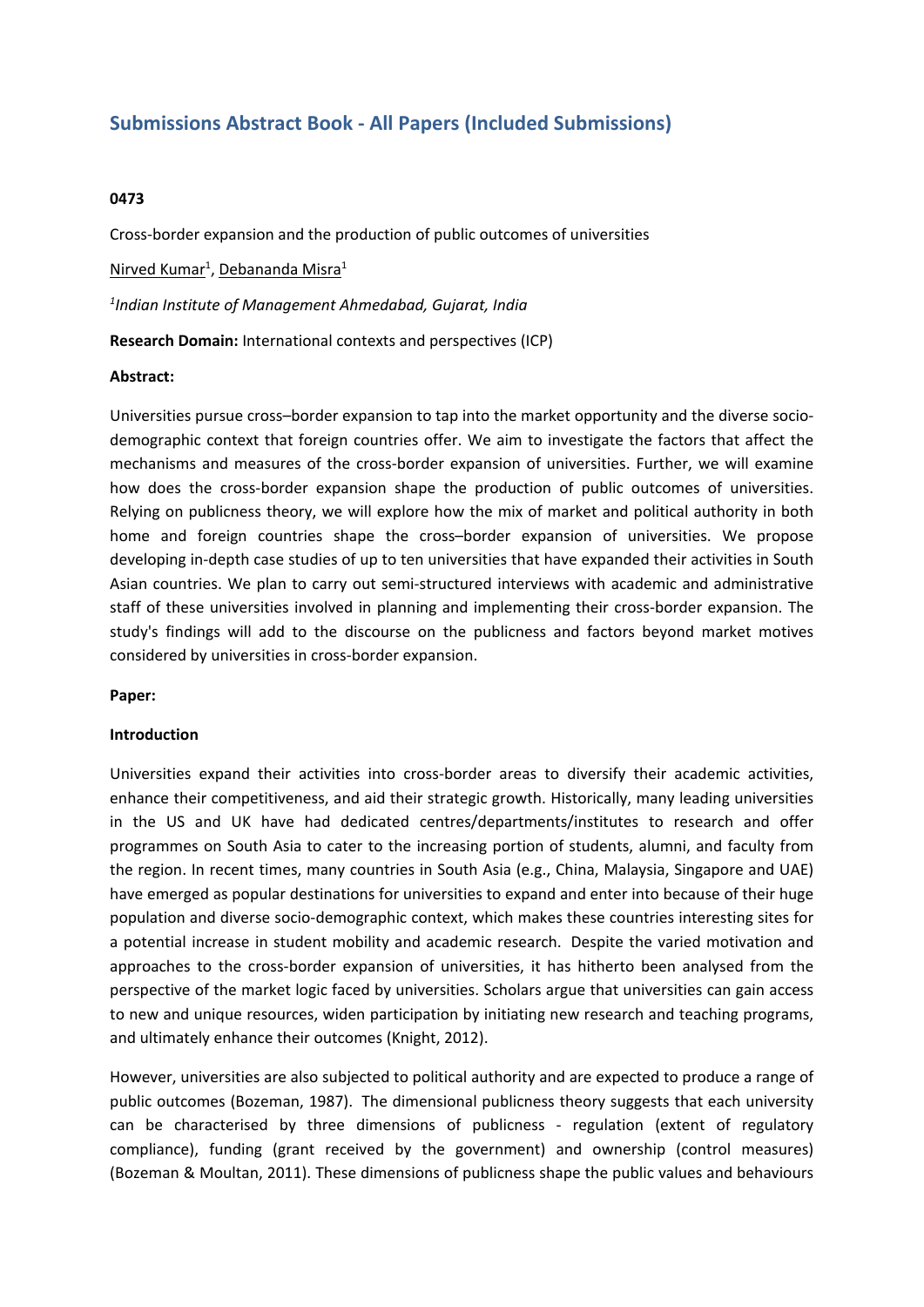of academic and administrative staff and the production of the public outcomes (Moulton, 2009; Feeney & Welch, 2012).

### **Research objectives and questions**

Departing from extant approaches that focus on the market dynamics of the cross-border expansion of universities, we aim to conceptualise the expansion as being shaped by both political and market authorities experienced by universities in both "home" – countries universities are situated in – and "host" countries – countries that universities are expanding into. Moreover, instead of focussing on the marketised and tangible outcomes, our objective is to understand the various public outcomes that universities produce through their cross–border expansion and how they do so. We propose to examine two research questions.

First, we plan to investigate what are the considerations for universities to select the mechanisms and measures of engagement in host countries. The motives for cross–border expansion goes beyond the market opportunities and includes considerations for the convergence of academic intellect and decentralisation of knowledge across borders. Therefore, applying the construct of the political and market authority that universities face in home and host countries, we intend to explore their institutional strategies and operating patterns for cross–border expansion.

Second, we plan to examine how does the cross-border focus of universities shape their production of public outcomes. Apart from the market-driven impact, the socio-economic roles played by universities in cross-border expansion has been less explored. Through various activities/initiatives like academic research, exchange programmes, industry and government collaboration, universities produce various public outcomes in the host and home countries.

### **Methodology**

Considering the home and host country factors and the complex strategies of universities for cross–border expansion, we propose to employ an in-depth comparative case study as our method of inquiry. Given the recent trend of universities for expanding into South Asian countries, we intend to keep our analysis limited to universities that have expanded into the South Asian countries, including but not limited to China, India, Hong Kong, UAE and Singapore. We would employ purposive sampling to select ten universities for inclusion in the study. The selected universities would represent <sup>a</sup> diverse sample of different geographies/continents, modes of operation (physical or remote presence in the host country) and different programmes/focus areas catering to various disciplines. We aim to conduct semi-structured interviews with the academic and non-academic staff of the university centres and also use secondary information through websites, archival data in the forms of annual reports, media articles for analysis. The data will be transcribed, coded and thematically analysed.

### **Potential results and significance of the study**

 We believe that the study would contribute to the higher education literature in the following areas. First, it would provide <sup>a</sup> novel perspective to the publicness of universities by combining dual political and market environments of the home and host country of the universities. Second, by going beyond the tangible measures of cross-border expansion, such as number of students and faculties movement, it will provide additional insights about factors that influence the production of realised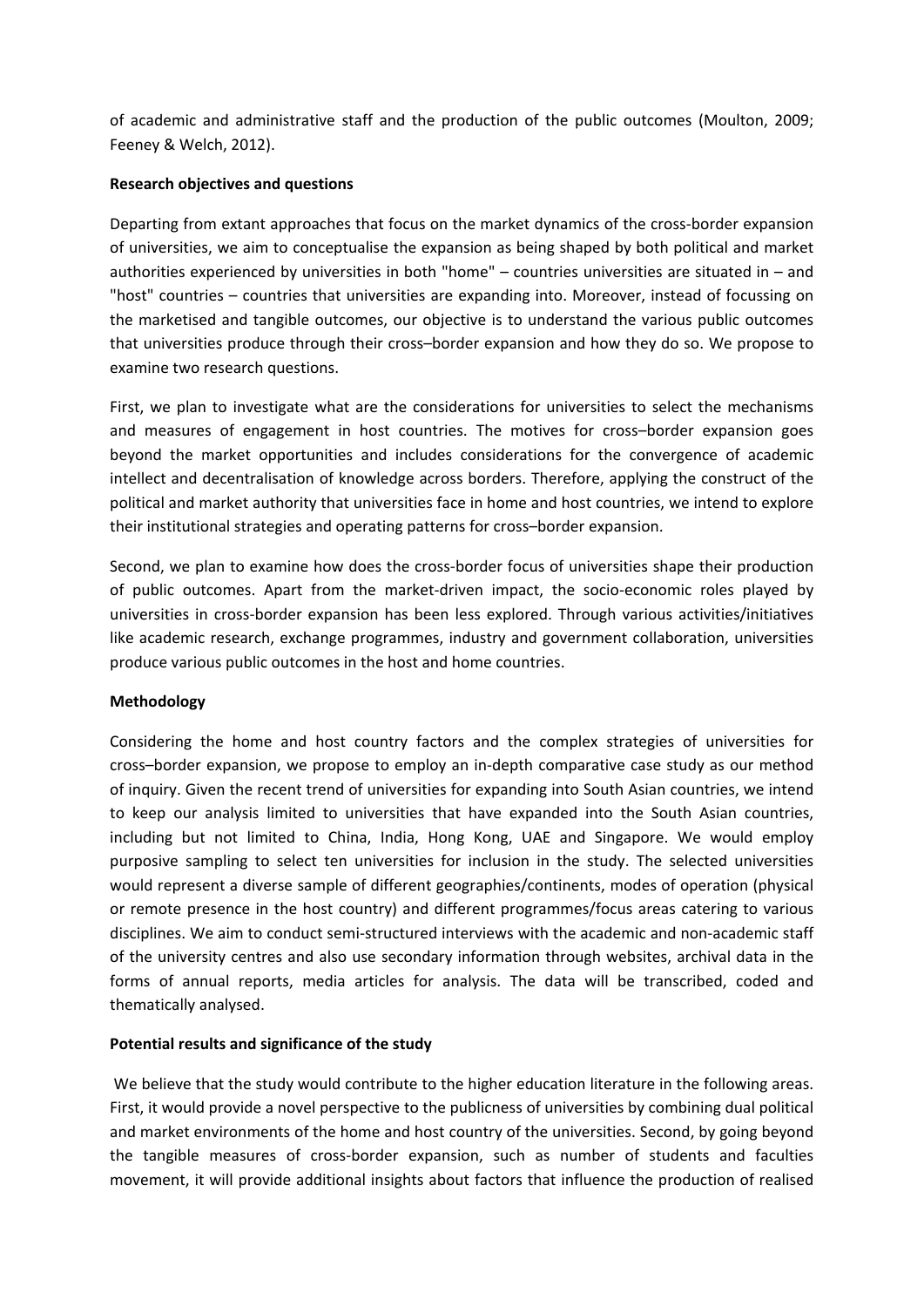public outcomes. Our findings will thus expose factors beyond market motives considered by universities and the involvement of the various agents and stakeholders who facilitate cross-border expansion.

**References:** Table

## **Illustrative list of university centres in host country- India**

| S. No.         | Name of the centre and university                                                                                                                                   | Home country of the<br>university | <b>Operating model</b>                                       |
|----------------|---------------------------------------------------------------------------------------------------------------------------------------------------------------------|-----------------------------------|--------------------------------------------------------------|
| $\mathbf{1}$   | The University of Chicago Center in<br>Delhi- University of Chicago                                                                                                 | <b>United States of America</b>   | Physical presence in host<br>country with a dedicated centre |
| $\overline{2}$ | Virginia Tech India<br>Centre for<br>Advanced Research and Education in United States of America<br>Chennai- Virginia Polytechnic Institute<br>and State University |                                   | Physical presence in host<br>country with a dedicated centre |
| 3              | Columbia Global Centers (Mumbai)-<br>Columbia University                                                                                                            | <b>United States of America</b>   | Physical presence in host<br>country with a dedicated centre |
| 4              | India Research Center, Harvard Business<br>School under The Lakshmi Mittal and<br>Family South Asia Institute Harvard<br>University - Harvard University            | <b>United States of America</b>   | Physical presence in host<br>country with a dedicated centre |
| 5              | Center for the advanced study of India<br>(CASI)- University of Pennsylvania                                                                                        | <b>United States of America</b>   | Limited physical presence in<br>host country with office     |
| 6              | J-PAL South Asia- Massachusetts<br>Institute of Technology                                                                                                          | <b>United States of America</b>   | Limited physical presence in<br>host country with office     |
| $\overline{7}$ | Centre of South Asian Studies (India)<br>and<br>Cambridge India Research Foundation<br>(CIRF)- University of Cambridge                                              | United Kingdom                    | Limited physical presence in<br>host country with office     |